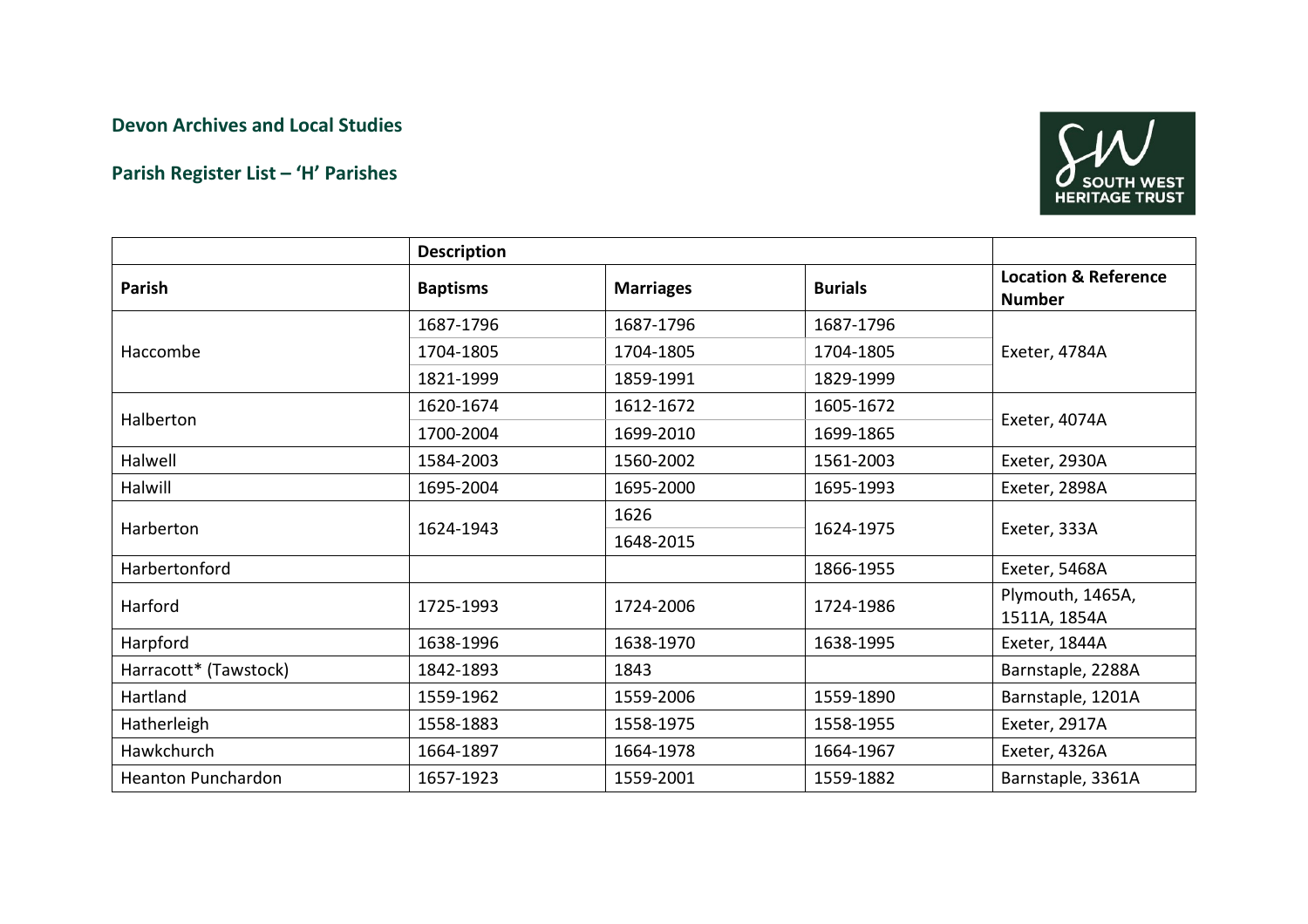| Heavitree                   | See Exeter             |                        |           |                 |  |
|-----------------------------|------------------------|------------------------|-----------|-----------------|--|
| Hempston, Little            | See Littlehempston     |                        |           |                 |  |
| Hemyock                     | 1635-1959              | 1635-1979              | 1635-1923 | Exeter, 3137A   |  |
|                             |                        | 1994-2007              |           |                 |  |
|                             | 1541-1973              | 1541-1622              | 1541-1880 | Exeter, 2922A   |  |
| Hennock                     |                        | 1653-1837              |           |                 |  |
| Hennock: Chudleigh Knighton | See Chudleigh Knighton |                        |           |                 |  |
|                             | 1653-170               | 1653-1703              | 1653-1703 | Exeter, 2941A   |  |
| Highampton                  | 1734-1916              | 1735-1976              | 1735-1992 |                 |  |
|                             |                        | 1985-2006              |           |                 |  |
|                             | 1605-1967              | 1605-2019              | 1605-1716 | Barnstaple, 815 |  |
| High Bray                   |                        |                        | 1735-1991 |                 |  |
| Highweek                    | 1653-2010              | 1653-2009              | 1653-2008 | Exeter, 1323A   |  |
| Highweek with Abbotsbury    | See Abbotsbury         |                        |           |                 |  |
| Hittisleigh                 | 1677-2001              | 1678-1979              | 1676-2000 | Exeter, 551A    |  |
| Hockworthy                  | 1577-1995              | 1577-1978              | 1578-1999 | Exeter, 3083A   |  |
| Holbeton                    | 1619-2007              | 1620-2006              | 1619-1913 | Plymouth, 633A  |  |
| Holcombe (Dawlish)          |                        | 1945-2000              |           | Exeter, 3864A   |  |
| <b>Holcombe Burnell</b>     | 1657-1927              | 1657-1976<br>1979-2021 | 1657-1999 | Exeter, 3018A   |  |
| Holcombe Rogus              | 1540-1888              | 1540-2009              | 1540-1961 | Exeter, 3082A   |  |
| Hollacombe                  | 1638-1732              | 1640-1738              | 1638-1738 | Exeter, 2902A   |  |
|                             | 1813-1855              | 1816-1979              | 1813-1868 |                 |  |
|                             | 1897-2008              |                        | 1885-2011 |                 |  |
| Holne                       | 1603-1877              | 1653-1837              | 1618-1963 | Exeter, 1249A   |  |
| Holsworthy                  | 1563-1997              | 1563-2010              | 1563-1955 | Exeter, 2901A   |  |